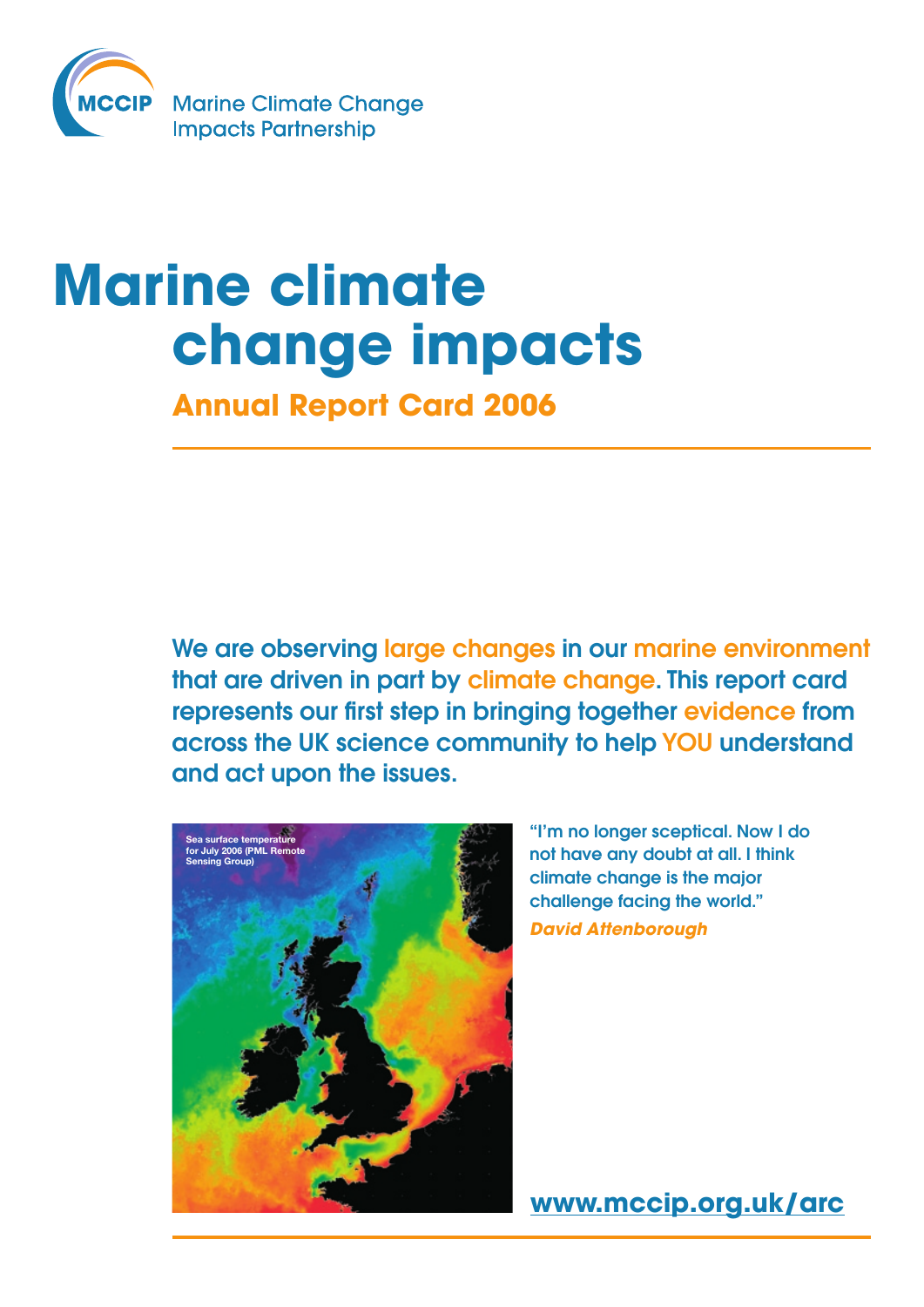# **Introduction**

We are observing large changes in our marine environment that are driven in part by climate change and that are predicted to continue into the future. Mitigating and adapting to these changes will present significant challenges for decision makers. Providing sound scientific advice is an integral part of this process and is the primary goal of the Marine Climate Change Impacts Partnership (MCCIP) and this, its first Annual Report Card (ARC). The UK has set out a vision for "clean, safe, healthy, productive and biologically diverse oceans and seas", yet as recently as 2005, the Defra publication *Charting Progress* was unable to assess the potential impacts of climate change on the UK's marine environment. MCCIP has come together to inform key decision makers about these issues.

Leading scientists from around the UK have contributed reports on the science of marine climate change. Their full assessments are available online (www.mccip.org.uk/arc) and are summarised here in the ARC, which has been peer reviewed by an expert panel. Each of the scientists also rated their level of certainty in the statements of what is happening now and what could happen in the future by qualitatively assessing both the amount and consistency of the available information. This is presented as high, medium or low confidence.

The ARC begins with a summary of climate changes in the marine environment, setting the context for the subsequent assessments of impacts on our vision for an ecosystem that is healthy and biologically diverse; clean and safe; and (commercially) productive. These impacts could be good or bad, but that judgement needs further debate, and what is presented here should inform it.

For a glossary of technical terms, the full reports and information on the confidence assessment, please see the online ARC: www.mccip.org.uk/arc

# Climate change in the marine environment

|                                                                        | <b>WHAT IS ALREADY HAPPENING</b>                                                                                                                                                                                                                                                                                                                                                                                                         | <b>WHAT COULD HAPPEN</b>                                                                                                                                                                                                                                                                                                                                                                              | <b>CONFIDENCE</b>                                  |
|------------------------------------------------------------------------|------------------------------------------------------------------------------------------------------------------------------------------------------------------------------------------------------------------------------------------------------------------------------------------------------------------------------------------------------------------------------------------------------------------------------------------|-------------------------------------------------------------------------------------------------------------------------------------------------------------------------------------------------------------------------------------------------------------------------------------------------------------------------------------------------------------------------------------------------------|----------------------------------------------------|
| <b>Temperature</b><br>(air and sea)<br>NOCS, FRS,<br>Met Office, UKCIP | • Sea surface temperature (SST) and air<br>temperature over the sea within the mid-latitude<br>North Atlantic and UK coastal waters have been<br>rising by $0.2 - 0.6$ °C per decade over the past<br>30 years.<br>. Warming is greatest within the English Channel<br>and North Sea where temperatures have risen<br>faster than land temperature.<br>• Warming is also evident in waters of the upper<br>1500 m of the North Atlantic. | • Climate change models anticipate that SST will<br>continue to rise in all waters around the UK coast,<br>with stronger warming in the south-east $(-0.15 -$<br>0.4°C per decade in the southern North Sea)<br>than the north-west $(-0.05 - 0.2$ °C per decade<br>at Rockall).                                                                                                                      | <b>HIGH</b>                                        |
| <b>Ocean salinity</b><br>NOCS, FRS,<br>UKCIP, Cefas                    | • An increasing trend in surface salinity since 1995<br>around the North Atlantic is less evident in the UK<br>shelf-seas.<br>• Deep waters of the North Atlantic have freshened<br>over the past 40 years.                                                                                                                                                                                                                              | • Difficult to predict, but changes in precipitation,<br>evaporation, ocean circulation and ice melt have<br>the potential to impact upon salinity.                                                                                                                                                                                                                                                   | <b>LOW</b>                                         |
| <b>Storms and</b><br><b>waves</b><br>NOCS, Met Office,<br><b>ERI</b>   | • There has been a greater incidence of severe<br>winds and increasing wave heights (by about 2%<br>per year) in western and northern UK territorial<br>waters over the past 50 years.                                                                                                                                                                                                                                                   | • Different modelling approaches project different<br>scales of change but indicate that wind strength<br>and wave heights will increase.                                                                                                                                                                                                                                                             | <b>HIGH</b><br>(present)<br><b>LOW</b><br>(future) |
| Large-scale<br>oceanic<br><b>processes</b><br><b>NOCS</b>              | • The Atlantic Meridional Overturning Circulation<br>(MOC) helps to maintain relatively mild<br>temperatures in north-west Europe. Some<br>observations suggest that the MOC has reduced<br>in strength by up to 30% since the early 1990s.<br>However, other studies disagree with this<br>interpretation.                                                                                                                              | • Most climate models anticipate some reduction in<br>strength of the MOC due to increased freshwater<br>influence in high latitudes, but continue to show<br>overall future warming of the UK climate.<br>. An abrupt MOC shutdown leading to rapid cooling<br>remains a high-impact, low-probability event. Our<br>level of understanding is hampered by both model<br>and observation limitations. | LOW                                                |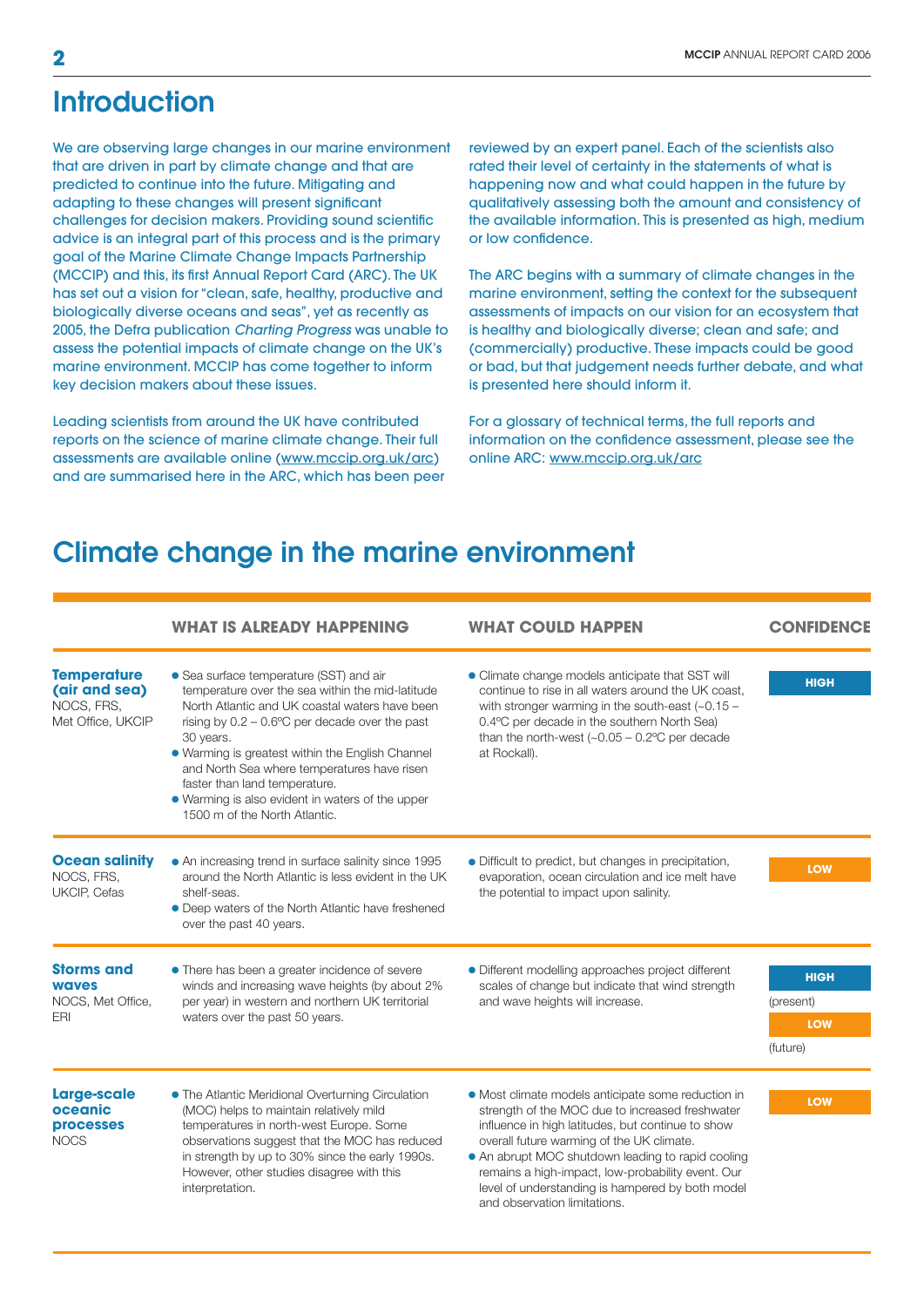|                                                       | <b>WHAT IS ALREADY HAPPENING</b>                                                                                                                                                                                                                                                                                                                                                                                 | <b>WHAT COULD HAPPEN</b>                                                                                                                                                                                                                                                                                                                                                                            | <b>CONFIDENCE</b>              |
|-------------------------------------------------------|------------------------------------------------------------------------------------------------------------------------------------------------------------------------------------------------------------------------------------------------------------------------------------------------------------------------------------------------------------------------------------------------------------------|-----------------------------------------------------------------------------------------------------------------------------------------------------------------------------------------------------------------------------------------------------------------------------------------------------------------------------------------------------------------------------------------------------|--------------------------------|
| <b>Sea level</b><br>Hadley Centre,<br><b>UKCIP</b>    | • Global average sea level has risen during the 20 <sup>th</sup><br>century by between 1 and 2 mm per year. Satellite<br>measurements suggest the rise was around 3 mm<br>per year for the period between 1993 and 2003.                                                                                                                                                                                         | • During the 21 <sup>st</sup> century it is likely that global<br>average sea level will rise by between 9 and<br>88 cm, relative to 1990, but will not be uniform<br>around the world.<br>• The anticipated range of relative sea-level rise by<br>the 2080s (relative to the $1961 - 1990$ mean) is<br>20 to 80 cm in south-west England and 0 to<br>60 cm in Scotland.                           | <b>MEDIUM</b>                  |
| <b>Acidification</b><br><b>PML</b>                    | • Ocean acidity has been relatively stable for over<br>20 million years.<br>• The ocean is becoming more acidic as increasing<br>atmospheric carbon dioxide (CO <sub>2</sub> ) is absorbed at<br>the sea surface. Models suggest that surface pH<br>has decreased by 0.1 pH unit since pre-industrial<br>times.                                                                                                  | • Model projections suggest that the change in<br>average pH in UK waters this century will exceed<br>its current range of variation.<br>. The full impacts of acidification remain largely<br>unknown but organisms such as corals, some<br>plankton, shellfish and sea urchins are expected to<br>become less able to produce calcareous parts,<br>such as shells, by the middle of this century. | <b>HIGH</b><br>(for pH change) |
| <b>Shelf-sea</b><br><b>stratification</b><br>Cefas    | • Stratification is the term used when the sea<br>becomes layered due to changes in temperature<br>and salinity with depth. The seasonal cycle of<br>stratification in shelf-seas is subject to significant<br>interannual variability in timing and strength.<br>• Modelling suggests that, over the last 40 years,<br>the timing of peak stratification in the Irish Sea has<br>become later by about 20 days. | • Possible changes in timing and strength of<br>stratification.<br>• Changes to rainfall seasonality and extreme events<br>may impact stratification in areas of freshwater<br>influence, such as estuaries.                                                                                                                                                                                        | <b>LOW</b>                     |
| <b>Seabed</b><br>(nearshore<br>and offshore)<br>Cefas | • Unknown. At present there are no changes<br>definitely attributable to climate change.                                                                                                                                                                                                                                                                                                                         | • Changed sediment conditions at some coastal<br>environments, such as partially enclosed lagoons<br>and bar-built estuaries, may occur.<br>• Sediment supply may be altered if climate change<br>results in the modification, construction or removal<br>of sea-defences.                                                                                                                          | LOW                            |

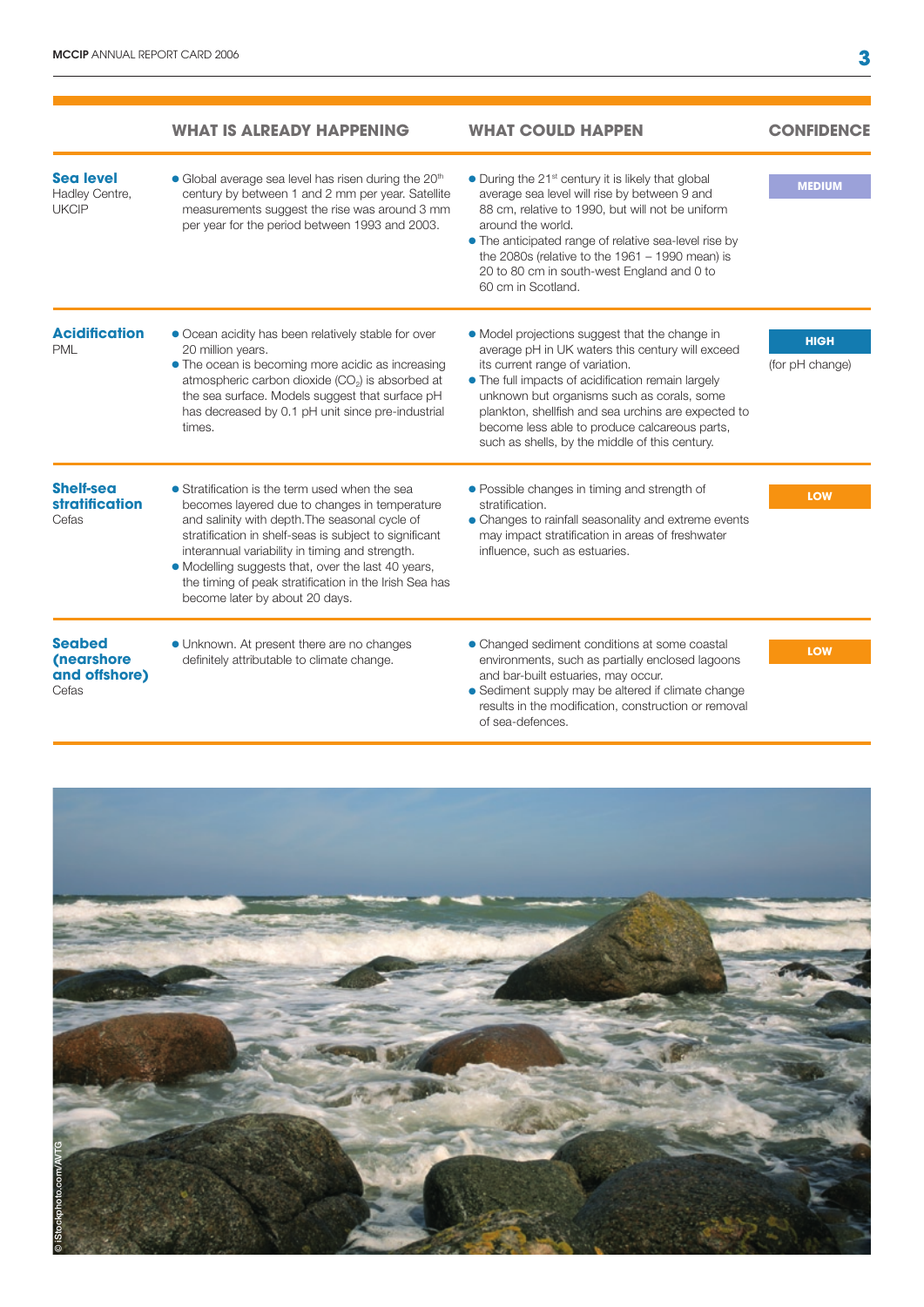# Climate change: impacts on our vision for a healthy and biologically diverse marine ecosystem

The variety and distribution of marine species are being altered by climate change, although it is not the only factor. Cold-water species of plankton, fish and intertidal invertebrates are retreating northwards around the UK and the ranges of southern species are expanding. Fishing pressure remains the principal cause of changes in the

abundance of most fish species, but climate has probably also played a role in some cases. For example, the decline of prey species (particularly sandeels) has resulted in low breeding success of black-legged kittiwakes and other seabirds.

|                                                                                  | <b>WHAT IS ALREADY HAPPENING</b>                                                                                                                                                                                                                                                                                                                                                                                                                                                 | <b>WHAT COULD HAPPEN</b>                                                                                                                                                                                                                                                                                                                                                                                                       | <b>CONFIDENCE</b> |
|----------------------------------------------------------------------------------|----------------------------------------------------------------------------------------------------------------------------------------------------------------------------------------------------------------------------------------------------------------------------------------------------------------------------------------------------------------------------------------------------------------------------------------------------------------------------------|--------------------------------------------------------------------------------------------------------------------------------------------------------------------------------------------------------------------------------------------------------------------------------------------------------------------------------------------------------------------------------------------------------------------------------|-------------------|
| <b>Plankton</b><br><b>SAHFOS</b>                                                 | • A 1000 km northward shift of warmer-water<br>plankton, with a similar retreat of colder-water<br>plankton, has been observed in the north-east<br>Atlantic over the past 40 years as the seas around<br>the UK have become warmer.<br>• There is a correlation between plankton shifts and<br>changes in various fish stocks.                                                                                                                                                  | • Continued increase in sea temperature and ocean<br>acidification may exert a major influence on<br>plankton variability, with implications for primary<br>production and climate control.                                                                                                                                                                                                                                    | <b>MEDIUM</b>     |
| <b>Fish</b><br><b>MBA</b>                                                        | • Abundances of some warm-water fish species<br>(e.g. tuna, stingrays, triggerfish) have increased in<br>southern UK waters during recent warming<br>periods (1950s, 1980s - 2002), while declines<br>were apparent during cooling episodes (1920s,<br>1960 - 1970s). Observations of rare fish migrants<br>to UK waters cannot be directly attributed to<br>climate change.<br>· Cold-water species have retracted north in some<br>regions (e.g. North Sea) but not in others. | • Continuing temperature rises are likely to further<br>change fish distributions.                                                                                                                                                                                                                                                                                                                                             | <b>LOW</b>        |
| <b>Marine</b><br>mammals<br><b>SMRU</b>                                          | • There is little useful information on the effects of<br>climate change on marine mammals.                                                                                                                                                                                                                                                                                                                                                                                      | • There appear to be no special circumstances<br>that suggest marine mammals around the UK<br>should be severely affected.<br>• Sea-level rise may affect current haul-out sites for<br>seals, but the rate of change and creation of new<br>sites may allow their populations to adapt.<br>• As top predators in the food chain, marine<br>mammals may be impacted by changes affecting<br>the food chain that supports them. | <b>LOW</b>        |
| <b>Seabirds</b><br>JNCC, CEH                                                     | · Poor breeding success, reduced survival and<br>population declines of black-legged kittiwakes in<br>recent years have been strongly linked to climate<br>change, in particular to warmer winters and<br>changes to their fish prey populations (e.g.<br>sandeels). Evidence suggests other species may<br>have been similarly affected.                                                                                                                                        | • Further declines in some seabird populations are<br>expected.<br>• Anticipated sea-level rise may reduce available<br>breeding habitat for shoreline-nesting species<br>(e.g. terns).<br>· Potential increased storminess could detrimentally<br>affect cliff-nesting colonies of seabirds.                                                                                                                                  | <b>MEDIUM</b>     |
| <b>Non-native</b><br><b>species</b><br>Cambridge<br>University,<br><b>SAHFOS</b> | • New marine life is arriving into our waters both by<br>migration and by human introduction.<br>• The number of different non-native species is<br>increasing in marine habitats and some are<br>causing major ecological changes.<br>• Distributions of non-native species are currently<br>limited by water temperature.<br>• Warmer UK waters over the last three decades<br>are facilitating the establishment of some of these<br>species.                                 | · Future temperature increases could enable a<br>wider range of species to invade and become<br>established.                                                                                                                                                                                                                                                                                                                   | <b>MEDIUM</b>     |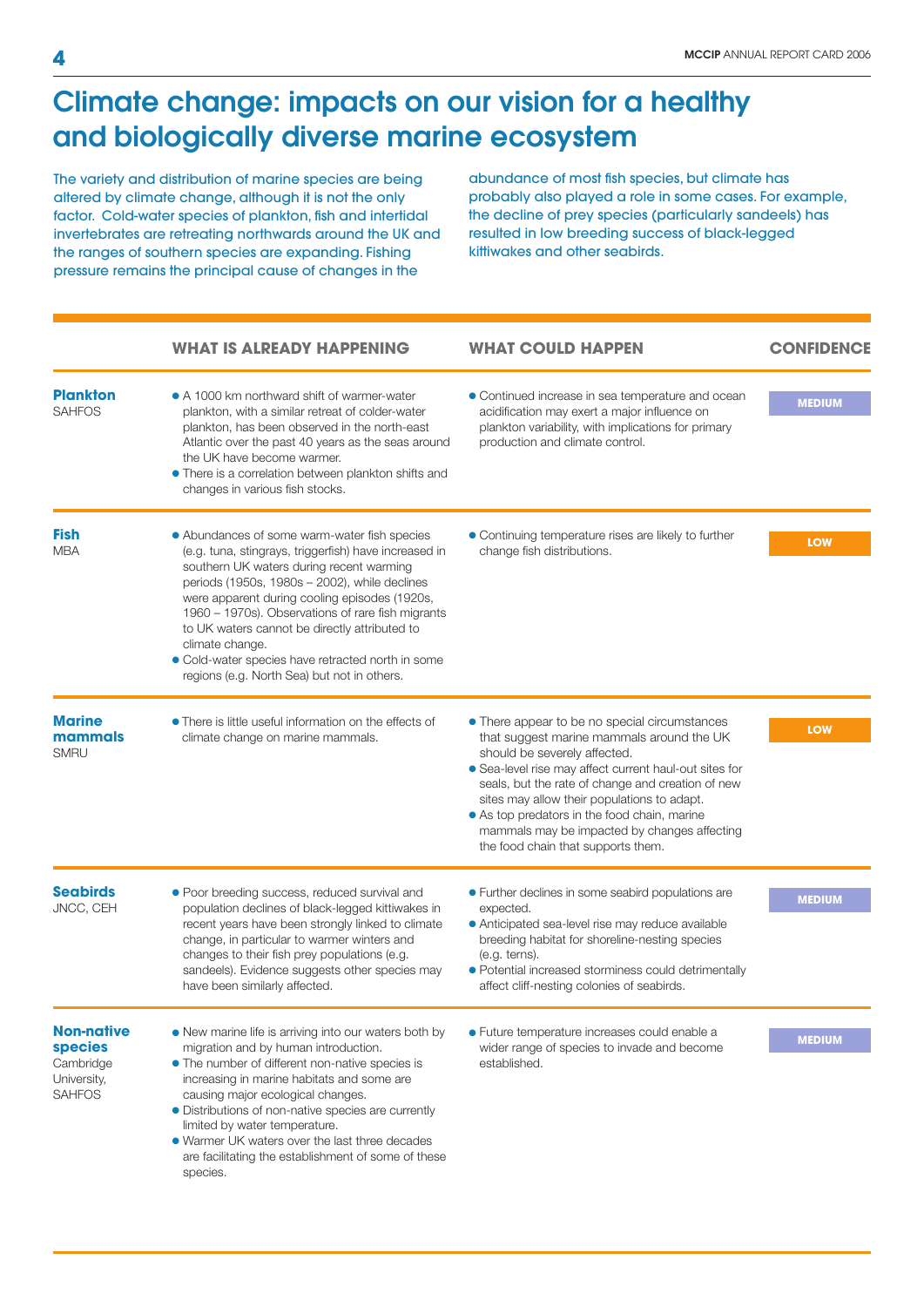### **what is already happening**

### **Intertidal species** MBA, MECN

**Seabed ecology**  University of Liverpool, MECN **.** Southern, warm-water species on rocky shores in the UK have increased in abundance and range with rising temperatures (e.g. purple acorn barnacle has extended its range by 170 km since the mid 1980s), whilst northern, cold-water species (e.g. common tortoiseshell limpet) have decreased in abundance.

• Climate processes such as sea temperature and waves can directly influence the abundance and species composition of seabed communities. l Localised effects through fishing impacts, habitat modification and contaminants are also important and make it difficult to assess the influence of

### **what could happen**

# **confidence**

**medium**

- Continued extension and retraction of ranges with rising temperatures of southern and northern species respectively.
- **.** Some new species will become established whilst others will disappear from our shores.
- **· Unknown.**

**low**

# © J Pinnegar

climate change.





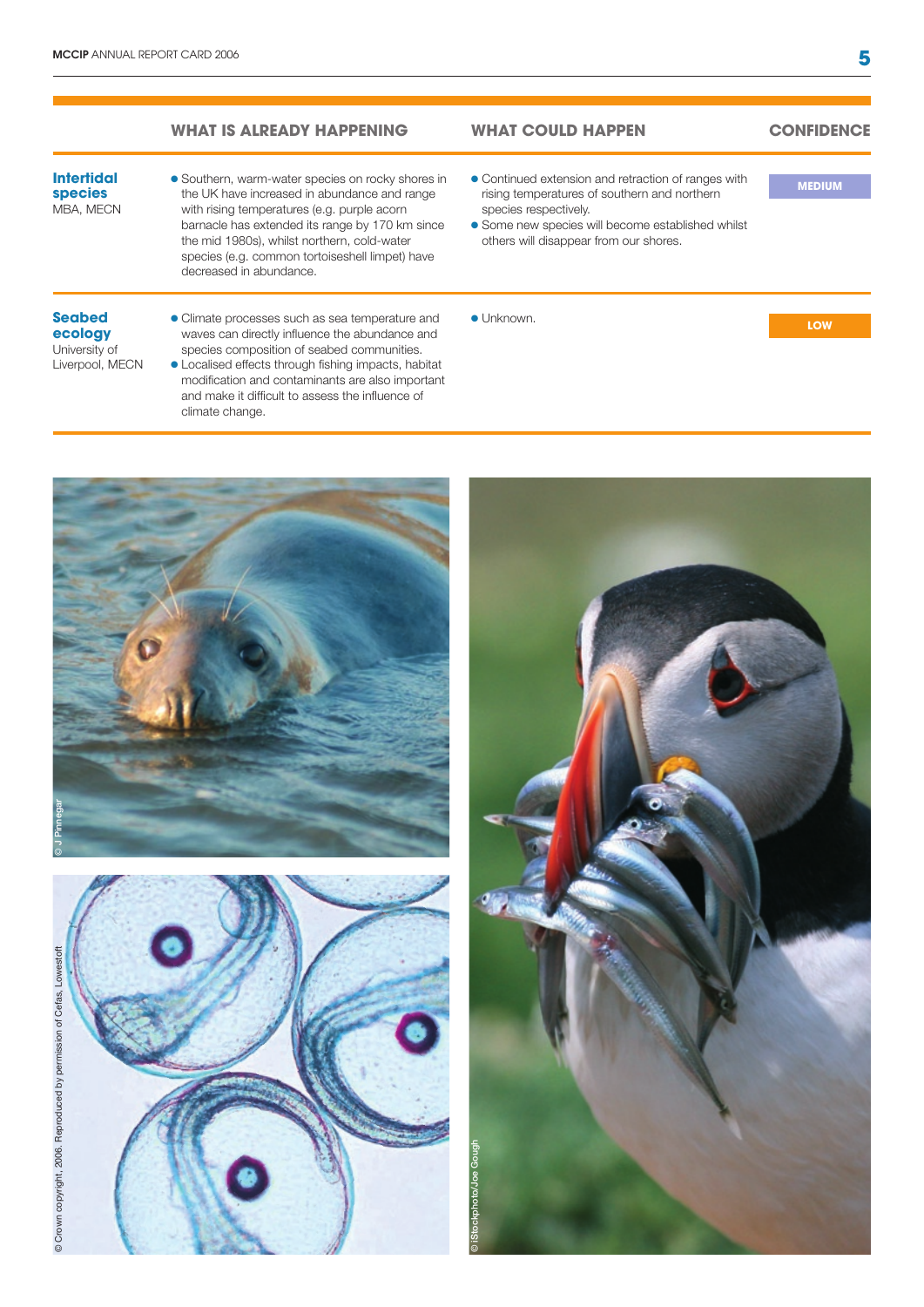# Climate change: impacts on our vision for clean and safe seas

Future changes in the intensity and frequency of extreme events may alter the pattern of inputs of chemicals, nutrients and pathogens to the marine environment and increase the risk of coastal flooding. Other climate changes may impact upon the fate of chemicals, nutrients and pathogens; change exposure of humans to pathogen risk;

and alter the distribution and susceptibility of marine species. This area remains largely unstudied because current monitoring programmes are not specifically designed to evaluate climate change impacts, as they are largely focussed on the status and trends of inputs and concentrations of contaminants in the environment.

|                                                                            | <b>WHAT IS ALREADY HAPPENING</b>                                                                                                                                                                                                                                                                                                           | <b>WHAT COULD HAPPEN</b>                                                                                                                                                                                                                                                                                                   | <b>CONFIDENCE</b> |
|----------------------------------------------------------------------------|--------------------------------------------------------------------------------------------------------------------------------------------------------------------------------------------------------------------------------------------------------------------------------------------------------------------------------------------|----------------------------------------------------------------------------------------------------------------------------------------------------------------------------------------------------------------------------------------------------------------------------------------------------------------------------|-------------------|
| <b>Coastal</b><br>flooding<br>Hadley Centre,<br>Defra                      | • No clear trend in extreme water levels has been<br>observed, other than those associated with a rise<br>in relative mean sea level.                                                                                                                                                                                                      | • Future extreme flood events may become more<br>common due to local relative sea-level rise and<br>increased storminess.<br>• Flood events with a 50-year return period might<br>increase in height by more than 1 m during the<br>21 <sup>st</sup> century at some locations.                                            | LOW               |
| <b>Nutrient</b><br>enrichment<br>NOCS, Cefas                               | • Unknown. Nutrient availability is an important<br>component of marine ecosystems but long-term<br>nutrient observations are currently inadequate for<br>identifying climate change impacts on nutrient<br>enrichment.                                                                                                                    | • The input of nutrients from the shore, the natural<br>process of removing them and how nutrients<br>circulate through the water column are all likely to<br>be affected by climate change.<br>• More episodic river flows might cause short-term<br>high-concentration pulses of nutrients to nearshore<br>environments. | <b>LOW</b>        |
| <b>Harmful</b><br><b>Algal</b><br><b>Blooms</b><br>(HABs)<br><b>SAHFOS</b> | • HABs have increased in some areas of the north-<br>east Atlantic over the past 50 years, as the seas<br>around the UK have become warmer, especially<br>since the mid-1980s.<br>• There is regional variability within this trend and<br>some places, such as the east coast of Britain,<br>have experienced reduced incidences of HABs. | · Potential increase in HABs associated with heavy<br>rainfall and with high river discharges.<br>• Reduced mixing of the water column (increased<br>stratification) would favour many HAB-causing<br>species.                                                                                                             | <b>MEDIUM</b>     |
| <b>Pollution</b><br>Cefas                                                  | • Unknown. Pollutant monitoring is currently<br>inadequate for identifying climate change impacts.                                                                                                                                                                                                                                         | • Climate change may influence the release of<br>pollutants currently locked in seabed sediments.<br>• Terrestrial inputs of storm water containing<br>untreated sewage and other pollutants may<br>increase.                                                                                                              | LOW               |

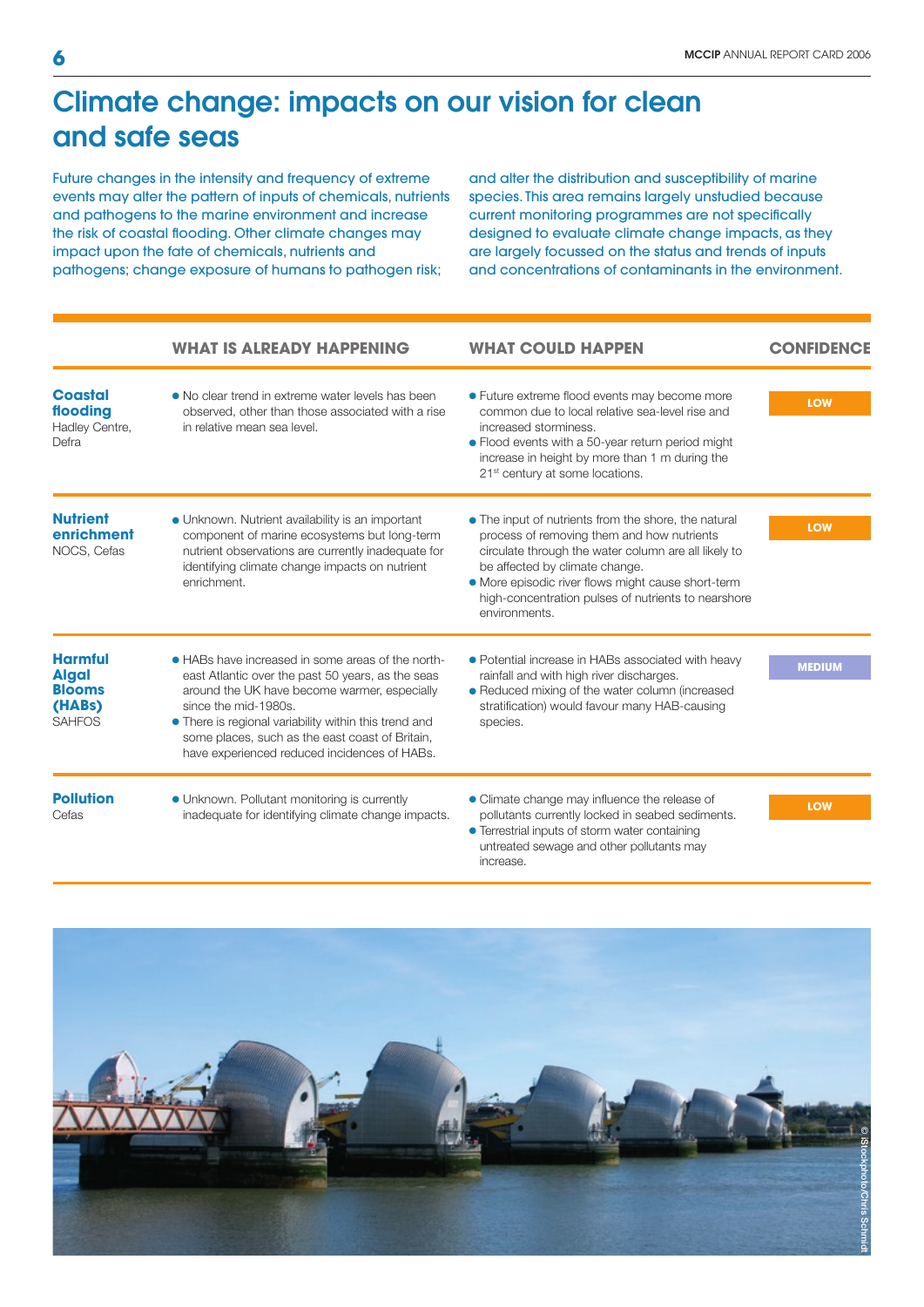# Climate change: impacts on our vision for commercially productive seas

Present understanding of climate change impacts on commercial marine activities is limited, but the future seems certain to present both major challenges and some new opportunities. It appears likely that declines in the populations of commercial cold-water fish will continue although warm-water species could provide new opportunities for both fisheries and aquaculture. Reductions in polar ice cover may increase the Arctic shipping season

but elsewhere changes to storminess and waves could impinge on shipping loads and place ports, aquaculture sites and other marine structures at risk. Ports and other coastal structures may also be at increased risk from sealevel rise and coastal flooding. Conditions for tourism in our coastal zone are becoming increasingly favourable but significant effort is required to exploit available opportunities and manage associated environmental pressures.

|                                            | <b>WHAT IS ALREADY HAPPENING</b>                                                                                                                                                                                                                                                                                                                                                                            | <b>WHAT COULD HAPPEN</b>                                                                                                                                                                                                                                                                                                                                                                                                                                                                                                                                                | <b>CONFIDENCE</b>         |
|--------------------------------------------|-------------------------------------------------------------------------------------------------------------------------------------------------------------------------------------------------------------------------------------------------------------------------------------------------------------------------------------------------------------------------------------------------------------|-------------------------------------------------------------------------------------------------------------------------------------------------------------------------------------------------------------------------------------------------------------------------------------------------------------------------------------------------------------------------------------------------------------------------------------------------------------------------------------------------------------------------------------------------------------------------|---------------------------|
| <b>Shipping</b><br><b>MCCIP</b>            | · Unknown. No studies currently available.                                                                                                                                                                                                                                                                                                                                                                  | • Major risks to ports from flooding and physical<br>damage associated with sea-level rise and<br>storminess.<br>• Future changes in wind speed and storminess<br>could lead to reduced loads, route changes and<br>restrictions for some ships.<br>• Continued decline of Arctic sea-ice could open up<br>new shipping routes and increase the Arctic<br>navigation season from Europe to Asia from 20 - 30<br>to $90 - 100$ days per year within the next century.                                                                                                    | <b>LOW</b>                |
| <b>Tourism</b><br>CRU, MCCIP               | • Climate change is increasing the frequency of<br>months when conditions are more comfortable for<br>tourists in north-west Europe than in the<br>Mediterranean.                                                                                                                                                                                                                                           | • The north-west European coast will be subject to<br>enhanced pressure from tourism (e.g. through a<br>longer holiday season).<br>• Sea-level rise, increased storminess and changes<br>in rainfall patterns may have an influence on<br>infrastructure and desirability of holiday locations.                                                                                                                                                                                                                                                                         | <b>MEDIUM</b>             |
| <b>Built</b><br><b>structures</b><br>Cefas | • Unknown, but allowances for annual rates of<br>sea-level rise are accounted for in the planning of<br>coastal structures.                                                                                                                                                                                                                                                                                 | • Future risks to offshore structures from changes<br>in the frequency, intensity and direction of wave<br>heights are unknown.                                                                                                                                                                                                                                                                                                                                                                                                                                         | <b>LOW</b><br>(for waves) |
| <b>Fisheries</b><br>Cefas                  | · Warm-water commercial species such as sea<br>bass, red mullet and tuna are becoming more<br>commonplace in our seas.<br>· Cold-water species, such as cod, have declined,<br>with a possible link suggested between warmer<br>sea temperatures and reduced populations of fish<br>at the southern limit of their distribution range.<br>(Fishing remains the main pressure on commercial<br>fish stocks.) | • Continued decline in abundance and northward<br>retreat in distribution of commercial cold-water<br>species.<br>• Changes to ocean circulation might affect<br>movement of young fish from spawning grounds<br>to nursery areas.<br>• New species might become available for<br>commercial exploitation.<br>• Climate change impacts on primary productivity<br>will affect fisheries, but they are not yet well<br>understood.                                                                                                                                       | <b>MEDIUM</b>             |
| <b>Aquaculture</b><br><b>FRS</b>           | · Unknown. No studies currently available.                                                                                                                                                                                                                                                                                                                                                                  | • Rising water temperatures could increase growth<br>rates for some species, but may cause thermal<br>stress for cold-water species and intertidal shellfish.<br>• New species may be cultivated.<br>• Temperature change will affect diseases of farmed<br>species and thermal stress is likely to increase<br>disease susceptibility.<br>• Storm damage to farms may increase escapes<br>and result in fewer suitable areas.<br>• Occurrence of harmful algal and jellyfish blooms<br>may change, leading to fish kills and closure of<br>shellfish harvesting areas. | <b>LOW</b>                |